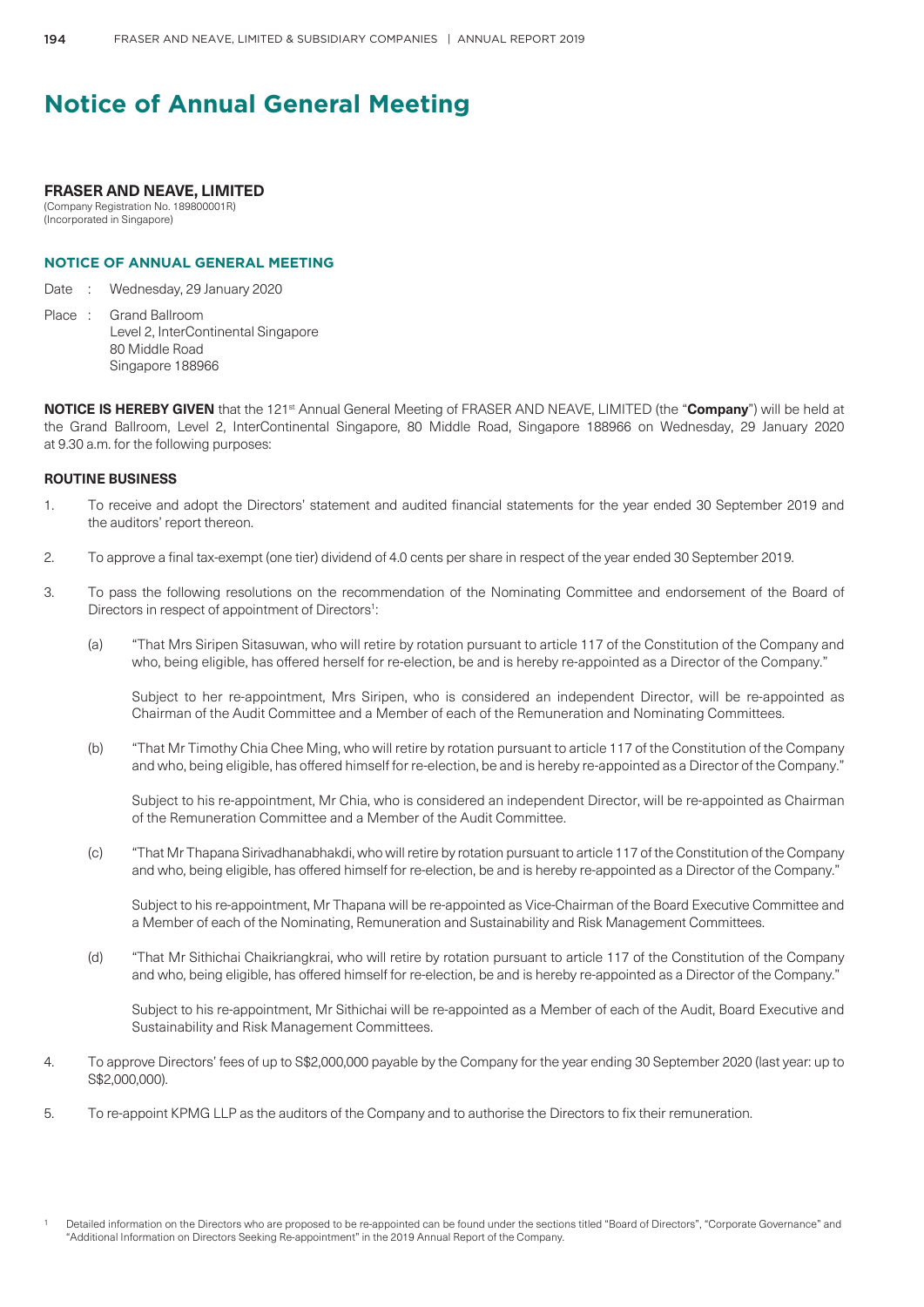#### **SPECIAL BUSINESS**

To consider and, if thought fit, to pass, with or without modifications, the following resolutions, which will be proposed as Ordinary Resolutions:

- 6. "That authority be and is hereby given to the Directors of the Company to:
	- (a) (i) issue shares of the Company ("**shares**") whether by way of rights, bonus or otherwise; and/or
		- (ii) make or grant offers, agreements or options (collectively, "**Instruments**") that might or would require shares to be issued, including but not limited to the creation and issue of (as well as adjustments to) warrants, debentures, or other instruments convertible into shares,

at any time and upon such terms and conditions and for such purposes and to such persons as the Directors may in their absolute discretion deem fit; and

(b) (notwithstanding the authority conferred by this Resolution may have ceased to be in force) issue shares in pursuance of any Instrument made or granted by the Directors while this Resolution was in force,

#### provided that:

- (1) the aggregate number of shares to be issued pursuant to this Resolution (including shares to be issued in pursuance of Instruments made or granted pursuant to this Resolution) does not exceed 50% of the total number of issued shares (excluding treasury shares and subsidiary holdings) (as calculated in accordance with sub-paragraph (2) below), of which the aggregate number of shares to be issued other than on a *pro rata* basis to shareholders of the Company (including shares to be issued in pursuance of Instruments made or granted pursuant to this Resolution) shall not exceed 20% of the total number of issued shares (excluding treasury shares and subsidiary holdings) (as calculated in accordance with sub-paragraph (2) below);
- (2) (subject to such manner of calculation as may be prescribed by the Singapore Exchange Securities Trading Limited (the "**SGX-ST**")) for the purpose of determining the aggregate number of shares that may be issued under sub-paragraph (1) above, the percentage of issued shares shall be based on the total number of issued shares (excluding treasury shares and subsidiary holdings) at the time this Resolution is passed, after adjusting for:
	- (i) new shares arising from the conversion or exercise of any convertible securities or share options or vesting of share awards which are outstanding or subsisting at the time this Resolution is passed; and
	- (ii) any subsequent bonus issue, consolidation or subdivision of shares,

and, in sub-paragraph (1) above and this sub-paragraph (2), "subsidiary holdings" has the meaning given to it in the Listing Manual of the SGX-ST;

- (3) in exercising the authority conferred by this Resolution, the Company shall comply with the provisions of the Listing Manual of the SGX-ST for the time being in force (unless such compliance has been waived by the SGX-ST) and the Constitution for the time being of the Company; and
- (4) (unless revoked or varied by the Company in general meeting) the authority conferred by this Resolution shall continue in force until the conclusion of the next Annual General Meeting of the Company or the date by which the next Annual General Meeting of the Company is required by law to be held, whichever is the earlier."
- 7. "That authority be and is hereby given to the Directors of the Company to allot and issue such number of ordinary shares of the Company as may be required to be delivered pursuant to the vesting of awards granted under the F&N Restricted Share Plan (the "**RSP**") and/or the F&N Performance Share Plan (the "**PSP**"), provided that the aggregate number of new ordinary shares allotted and issued and/or to be allotted and issued, when aggregated with existing ordinary shares (including shares held in treasury) delivered and/or to be delivered, pursuant to the RSP and the PSP, shall not exceed 10% of the total number of issued ordinary shares of the Company (excluding treasury shares and subsidiary holdings) from time to time, and in this Resolution, "subsidiary holdings" has the meaning given to it in the Listing Manual of the Singapore Exchange Securities Trading Limited."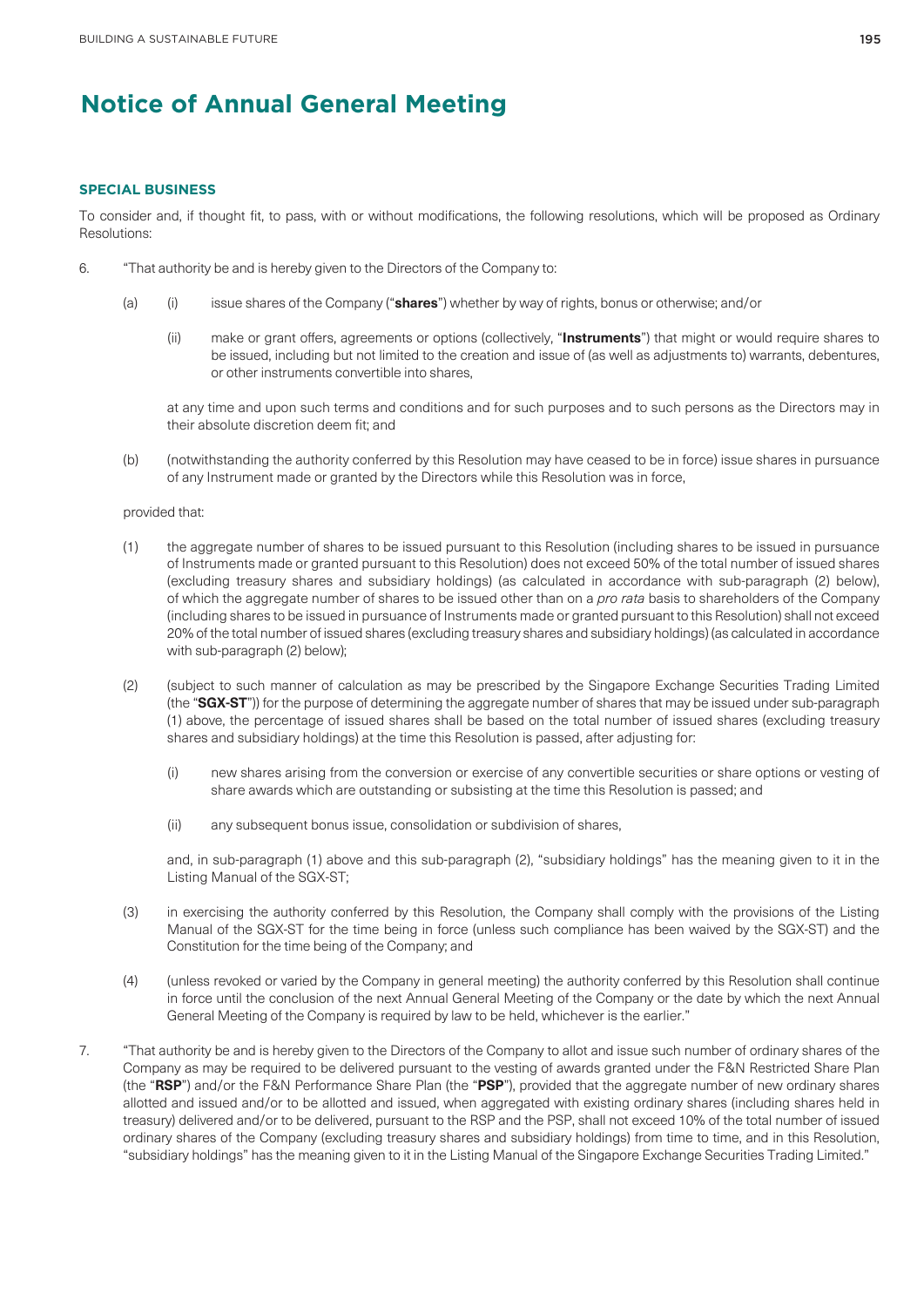- 8. "That authority be and is hereby given to the Directors of the Company to:
	- (a) grant awards in accordance with the provisions of the F&N Restricted Share Plan 2019 (the "**F&N RSP 2019**"); and
	- (b) allot and issue such number of ordinary shares of the Company as may be required to be delivered pursuant to the vesting of awards granted under the F&N RSP 2019,

provided that the aggregate number of new ordinary shares allotted and issued and/or to be allotted and issued, when aggregated with existing ordinary shares (including shares held in treasury) delivered and/or to be delivered, pursuant to the F&N RSP 2019, shall not exceed 8% of the total number of issued ordinary shares of the Company (excluding treasury shares and subsidiary holdings) from time to time, and in this Resolution, "subsidiary holdings" has the meaning given to it in the Listing Manual of the Singapore Exchange Securities Trading Limited."

- 9. "That authority be and is hereby given to the Directors of the Company to allot and issue from time to time such number of ordinary shares of the Company as may be required to be allotted and issued pursuant to the Fraser and Neave, Limited Scrip Dividend Scheme."
- 10. "That:
	- (a) approval be and is hereby given, for the purposes of Chapter 9 of the Listing Manual ("**Chapter 9**") of the Singapore Exchange Securities Trading Limited, for the Company, its subsidiaries and associated companies that are considered to be "entities at risk" under Chapter 9, or any of them, to enter into any of the transactions falling within the types of interested person transactions described in the Appendix to the Company's Letter to Shareholders dated 6 January 2020 (the "**Letter**"), with any party who is of the class of interested persons described in the Appendix to the Letter, provided that such transactions are made on normal commercial terms and in accordance with the review procedures for such interested person transactions (the "**IPT Mandate**");
	- (b) the IPT Mandate shall, unless revoked or varied by the Company in general meeting, continue in force until the conclusion of the next Annual General Meeting of the Company; and
	- (c) the Directors of the Company and/or any of them be and are hereby authorised to complete and do all such acts and things (including executing all such documents as may be required) as they and/or he may consider expedient or necessary or in the interests of the Company to give effect to the IPT Mandate and/or this Resolution."

#### 11. "That:

- (a) for the purposes of Sections 76C and 76E of the Companies Act, Chapter 50 of Singapore (the "**Companies Act**"), the exercise by the Directors of the Company of all the powers of the Company to purchase or otherwise acquire issued ordinary shares of the Company ("**Shares**") not exceeding in aggregate the Maximum Percentage (as hereafter defined), at such price or prices as may be determined by the Directors from time to time up to the Maximum Price (as hereafter defined), whether by way of:
	- (i) market purchase(s) on the Singapore Exchange Securities Trading Limited (the "**SGX-ST**") transacted through the trading system of the SGX-ST and/or any other securities exchange on which the Shares may for the time being be listed and quoted ("**Other Exchange**"); and/or
	- (ii) off-market purchase(s) (if effected otherwise than on the SGX-ST or, as the case may be, Other Exchange) in accordance with any equal access scheme(s) as may be determined or formulated by the Directors as they consider fit, which scheme(s) shall satisfy all the conditions prescribed by the Companies Act,

and otherwise in accordance with all other laws and regulations and rules of the SGX-ST or, as the case may be, Other Exchange as may for the time being be applicable, be and is hereby authorised and approved generally and unconditionally (the "**Share Purchase Mandate**");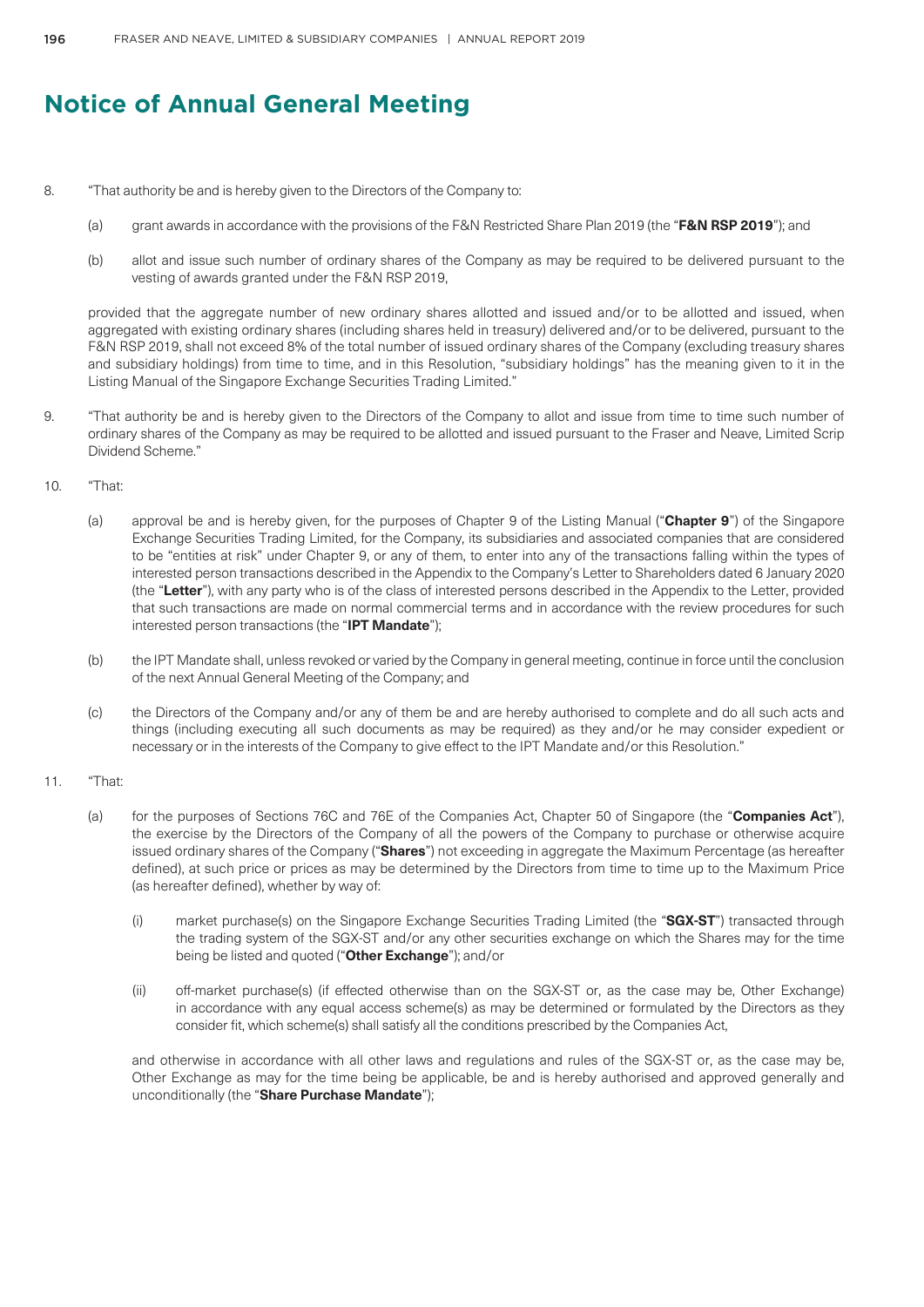- (b) unless varied or revoked by the Company in general meeting, the authority conferred on the Directors of the Company pursuant to the Share Purchase Mandate may be exercised by the Directors at any time and from time to time during the period commencing from the date of the passing of this Resolution and expiring on the earliest of:
	- (i) the date on which the next Annual General Meeting of the Company is held;
	- (ii) the date by which the next Annual General Meeting of the Company is required by law to be held; and
	- (iii) the date on which purchases and acquisitions of Shares pursuant to the Share Purchase Mandate are carried out to the full extent mandated;
- (c) in this Resolution:

"**Average Closing Price**" means the average of the closing market prices of a Share over the five consecutive market days on which the Shares are transacted on the SGX-ST or, as the case may be, Other Exchange, immediately preceding the date of the market purchase by the Company or, as the case may be, the date of the making of the offer pursuant to the off-market purchase, and deemed to be adjusted, in accordance with the listing rules of the SGX-ST, for any corporate action that occurs after the relevant five-day period;

"**date of the making of the offer**" means the date on which the Company makes an offer for the purchase or acquisition of Shares from holders of Shares, stating therein the relevant terms of the equal access scheme for effecting the off-market purchase;

"**Maximum Percentage**" means that number of issued Shares representing 7% of the issued Shares as at the date of the passing of this Resolution (excluding treasury shares and subsidiary holdings (as defined in the Listing Manual of the SGX-ST)); and

"**Maximum Price**" in relation to a Share to be purchased or acquired, means the purchase price (excluding related brokerage, commission, applicable goods and services tax, stamp duties, clearance fees and other related expenses) which shall not exceed 105% of the Average Closing Price of the Shares; and

(d) the Directors of the Company and/or any of them be and are hereby authorised to complete and do all such acts and things (including executing all such documents as may be required) as they and/or he may consider expedient or necessary or in the interests of the Company to give effect to the transactions contemplated and/or authorised by this Resolution."

BY ORDER OF THE BOARD

Hui Choon Kit Company Secretary

6 January 2020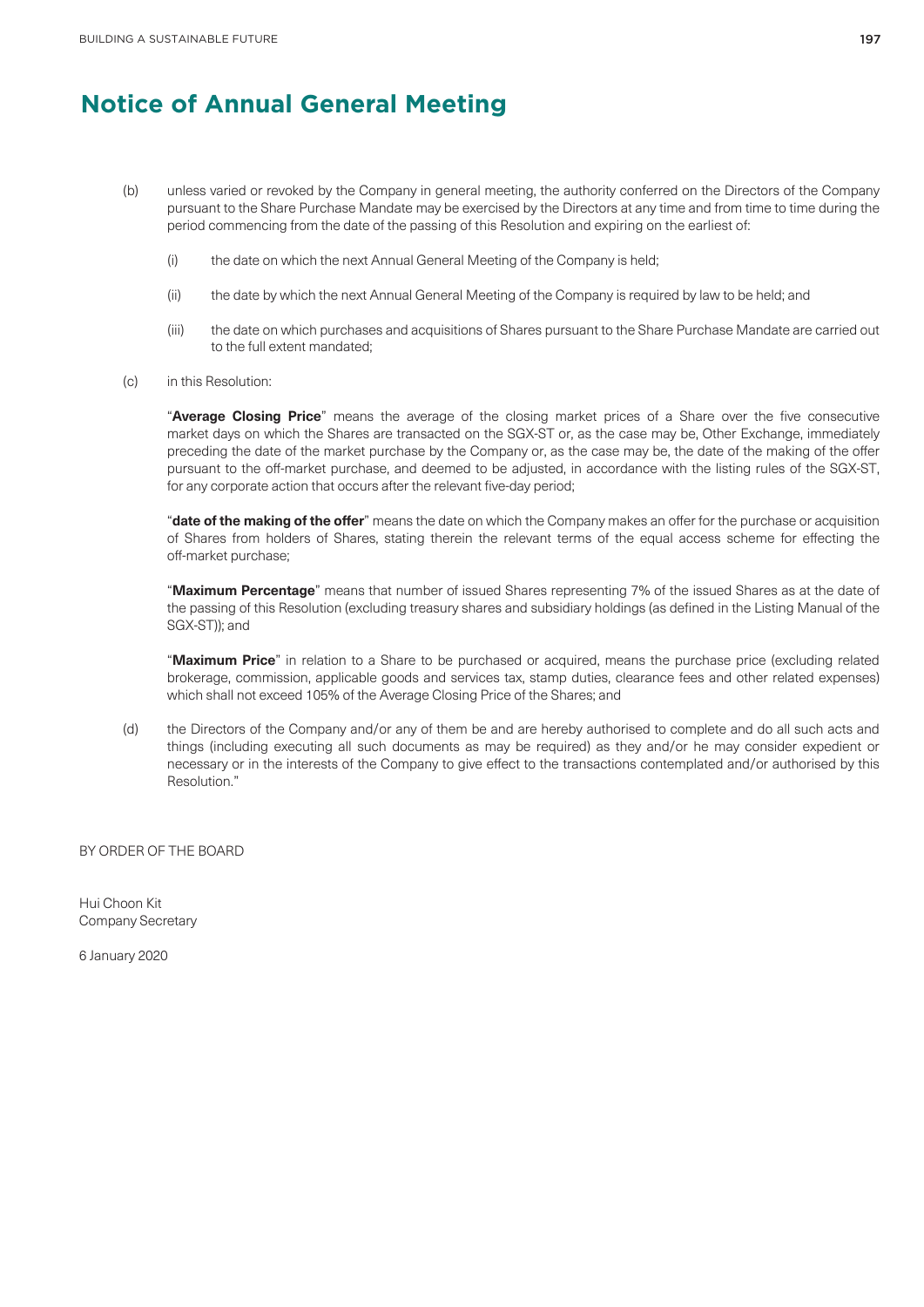### **NOTES:**

- 1. (a) A member of the Company who is not a relevant intermediary is entitled to appoint not more than two proxies to attend, speak and vote at the Annual General Meeting. Where such member's form of proxy appoints more than one proxy, the proportion of the shareholding concerned to be represented by each proxy shall be specified in the form of proxy.
	- (b) A member of the Company who is a relevant intermediary is entitled to appoint more than two proxies to attend, speak and vote at the Annual General Meeting, but each proxy must be appointed to exercise the rights attached to a different share or shares held by such member. Where such member's form of proxy appoints more than two proxies, the number and class of shares in relation to which each proxy has been appointed shall be specified in the form of proxy.

"Relevant intermediary" has the meaning ascribed to it in Section 181 of the Companies Act, Chapter 50 of Singapore.

- 2. A proxy need not be a member of the Company.
- 3. The instrument appointing a proxy or proxies must be deposited at the office of the share registrar of the Company, Tricor Barbinder Share Registration Services (A division of Tricor Singapore Pte. Ltd.), 80 Robinson Road #11-02, Singapore 068898, not less than 72 hours before the time appointed for holding the Annual General Meeting.

### **EXPLANATORY NOTES:**

- (a) The Ordinary Resolution proposed in item 6 above is to authorise the Directors of the Company from the date of the Annual General Meeting until the next Annual General Meeting to issue shares and/or make or grant instruments that might require shares to be issued, and to issue shares in pursuance of such instruments, up to a limit of 50% of the total number of issued shares of the Company (excluding treasury shares and subsidiary holdings) with a sub-limit of 20% for issues other than on a *pro rata* basis, calculated as described in the Resolution. As at 11 December 2019 (the "**Latest Practicable Date**"), the Company had no treasury shares and no subsidiary holdings.
- (b) The Ordinary Resolution proposed in item 7 above is to authorise the Directors of the Company to issue ordinary shares of the Company pursuant to the vesting of awards granted pursuant to the F&N Restricted Share Plan (the "**RSP**") and the F&N Performance Share Plan (the "**PSP**"), provided that the aggregate number of new ordinary shares allotted and issued and/or to be allotted and issued, when aggregated with existing ordinary shares (including shares held in treasury) delivered and/or to be delivered, pursuant to the RSP and the PSP, shall not exceed 10% of the total number of issued ordinary shares of the Company (excluding treasury shares and subsidiary holdings) from time to time. The RSP and the PSP expired on 21 January 2019. The expiry of the RSP and the PSP did not, however, affect awards granted prior to such expiry, whether such awards had been released (whether fully or partially) or not.
- (c) The Ordinary Resolution proposed in item 8 above is to authorise the Directors of the Company to offer and grant awards and to issue ordinary shares of the Company pursuant to the F&N Restricted Share Plan 2019 (the "**F&N RSP 2019**"), provided that the aggregate number of new ordinary shares allotted and issued and/or to be allotted and issued, when aggregated with existing ordinary shares (including shares held in treasury) delivered and/or to be delivered, pursuant to the F&N RSP 2019, shall not exceed 8% of the total number of issued ordinary shares of the Company (excluding treasury shares and subsidiary holdings) from time to time. The committee administering the F&N RSP 2019 currently does not intend, in any given year, to grant awards under the F&N RSP 2019 which would comprise more than 0.8% of the total number of issued ordinary shares of the Company (excluding treasury shares and subsidiary holdings) from time to time (the "**Yearly Limit**"). However, if the Yearly Limit is not fully utilised in any given year, the balance of the unutilised portion of the Yearly Limit may be carried over and used by the Company to make grants of awards in subsequent years for the duration of the F&N RSP 2019, subject to the overall maximum limit of 8%.
- (d) The Ordinary Resolution proposed in item 9 above is to authorise the Directors of the Company to allot and issue ordinary shares of the Company pursuant to the Fraser and Neave, Limited Scrip Dividend Scheme to eligible members who, in respect of a qualifying dividend, have elected to receive scrip in lieu of the cash amount of that qualifying dividend.
- (e) The Ordinary Resolution proposed in item 10 above is to renew the mandate to enable the Company, its subsidiaries and associated companies that are considered to be "entities at risk" under Chapter 9 of the Listing Manual, or any of them, to enter into certain interested person transactions with specified classes of interested persons, as described in the Appendix to the Letter to Shareholders dated 6 January 2020 (the "**Letter**"). Please refer to the Letter for more details.